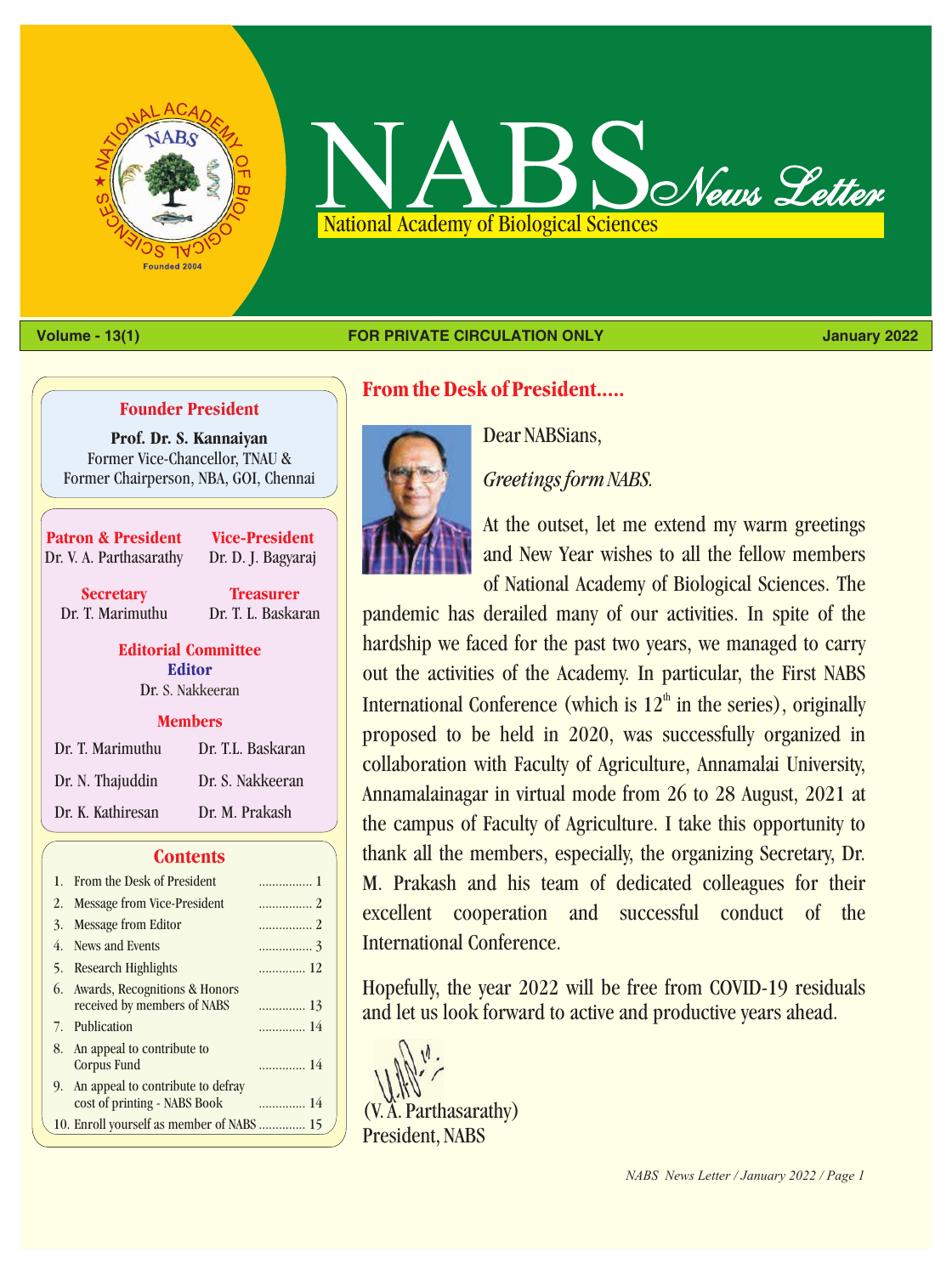# **2. Message from Vice-President…**



### *Dear Members of NABS,*

#### *Warm New Year Greetings.*

One major challenge for the twenty first century will be the production of sufficient food for the global human population which is estimated by United Nations to reach 10 billion by 2050. If global food production is to keep pace with an increasingly growing population, the great challenge for agricultural scientists is to boost plant productivity in an environmentally sustainable manner. Sustainability refers to "Successful management of resources for agriculture to satisfy changing human needs while maintaining or enhancing the quality of the

environment and conserving natural resources". The solution lies in developing new technologies with reduced use of inputs besides maintaining a sustainable level of productivity.

Soil is a wonderful gift of nature as being the basis of terrestrial life and performs important functions like storing and cycling nutrients for plants, filtering and buffering of various organic and inorganic compounds for providing potable groundwater, harboring and sustaining biological diversity *etc.* Under the pressure of increasing food, fodder, feed, fibre and fuel production, soil has been used as medium of plant growth with considerable reliance on external supply of major nutrients, irrigation water, plant protection chemicals *etc*., without taking care of their impact on their capacity to carry out different functions. As a result, soils of various agro-ecological zones, particularly under intensive cultivation have developed fatigue with declining factor productivity, particularly of plant nutrients.

Faulty soil management has also resulted in accelerated soil erosion, groundwater quality deterioration, emerging micronutrient deficiencies and adverse impact on soil biodiversity and physical properties, resulting in about 100 million hectares of land in our country as degraded. Thus there is an urgent need for effective soil protection and land use policy and establishment of framework for monitoring soil quality in order to save our precious soil resources from degradation. Soil is alive and harbors 25% of the earth's biodiversity. Soil biodiversity research, embracing study of biological systems in soil, plays an important role in achieving this goal. As biologists, let us contribute our best to reach this goal.

> (D.J. Bagyaraj) Vice-President

# **Message from Editor in Charge**



*Dear Members of NABS,*

*Greetings. My warm New Year greetings to you all.*

#### **Natural Oil The Green Chemistry, as a Source of Novel Pesticide**

Economic loss in agriculture crops is due to the attack of pests. Besides, insect pests also serve as a vector for the transmission of viral diseases. Impact of pests on the productivity also reflects on the health of human beings and livestock as well. Traditional practices by our fore fathers have enlightened the insecticidal property of essential oils for mitigation of damages imposed by crop pests. In recent past, scientists across the Globe have invested their time on the exploration of essential oil as a green alternative for synthetic pesticide towards the management of pests affecting field crops and at postharvest level. Furthermore, they also pave the way for overcoming pesticide resistance.

During a travel inside a forest or a plantation there are some plants, which produce certain aroma, that could not be resisted by human beings. Those are due to the synthesis of natural substances which open new vistas in the synthesis of novel biomolecules with repellent and insecticidal properties. Till date, many of the aroma generated from essential oil of plant origin remained underutilized. Thus, essential oils are a good source of Green Chemistry, which deters pests and are less harmful to environment. Though essential oils have been widely used in fragrances, foods, beverages, aroma therapy and in pharma based medications, scientists have discovered in recent past that they not only have repellent action but also disrupt the central nervous system and physiological process of insect pests.

For example, oils of citronella, rosemary, cinnamon, mint and clove act as insect repellents. An in-depth knowledge on understanding the green chemistry, their mechanism will certainly aid in the discovery of novel green chemistry that could replace the conventional pesticides and repellents. Dr. Joel Coats and his team in the Department of Entomology at Iowa State University explored the potential of plant essential oils as effective alternative pesticides and insect repellent for the last two decades. They have developed, designed and assessed the efficacy of synthetic analogues of terpene bio-rational repellents, that represent a third major class effective against mosquitoes and ticks.

Similarly, it also opens new opportunities to mine the biomolecules present in the green chemistry for quenching the insect pests damaging crop plants. Advances in the field of molecular docking, simulation and *in silico* analysis will further strengthen the knowledge to discover novel green molecules from plant oils with different mode of action and to have an effective control of crop pests.

> *(S. Nakkeeran)* Editor, NABS NL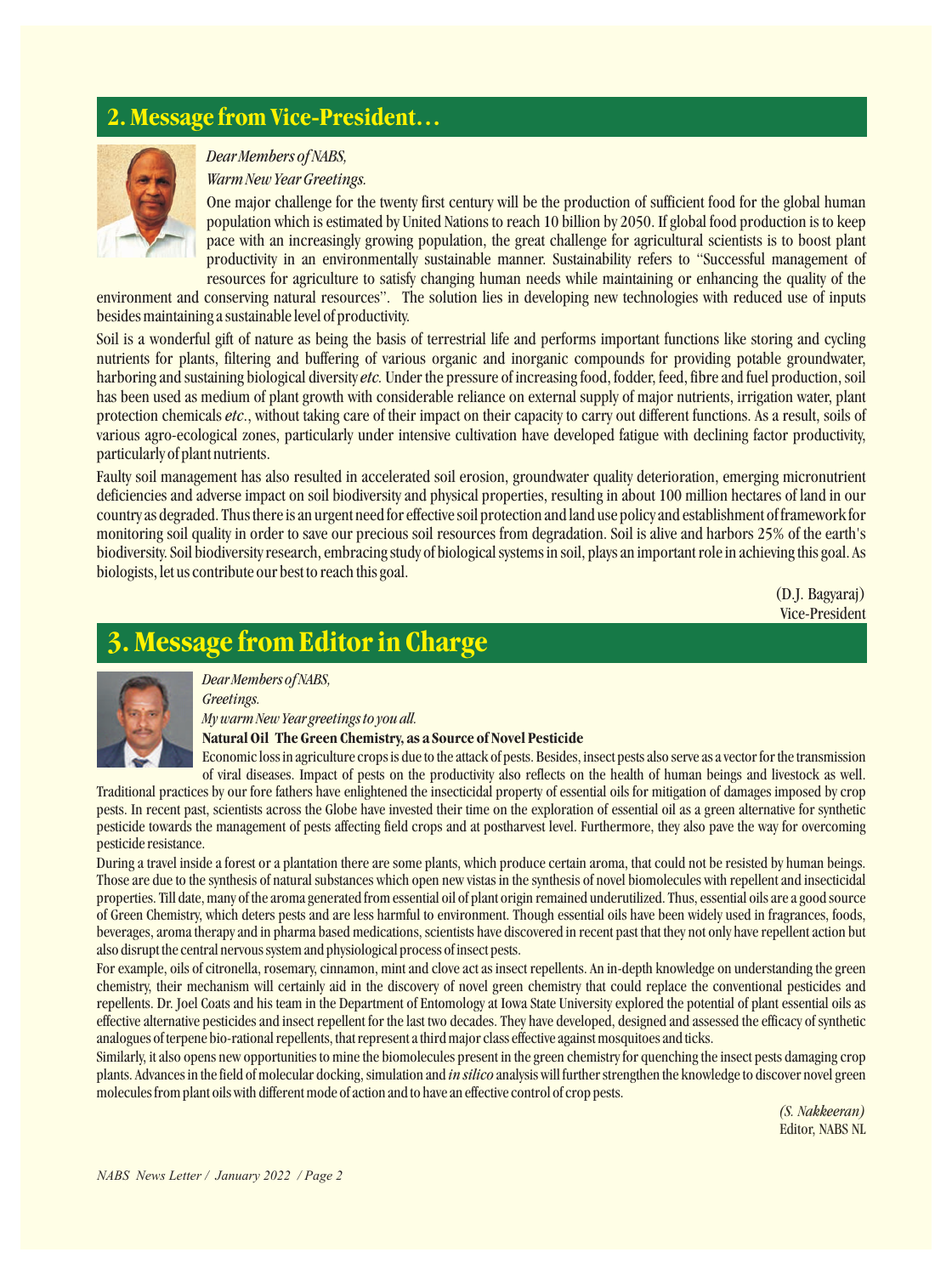# **4. News and Events**

# **4.1. News**

# **4.1.3. First NABS-International Conference**

**The First NABS-International conference with the theme, "Life Sciences: Contemporary Approaches in** Biological Sciences for Food, Health, Nutrition Security and Conservation of Biodiversity" (12th NABS-Conference) was organized in collaboration with Faculty of Agriculture, Annamalai University, Annamalainagar, Chidambaram from 26 to 28 August, 2021 on virtual mode.

# **Inaugural Function**

- **Inaugural function was held on the FN of 26 August 2021 at the IN of 26 August 2021 at the IN** Seminar Hall of Faculty of Agriculture, Annamalai University; The inaugural function began with Thamizhthai Vazhthu followed by lighting the Lamp of Love (Kuthuvilakku) by the chief guest and other dignitaries on the dais as a mark of wellness and auspicious beginning.
- The guests on the dais and delegates off the dais prayed for the **notational contract of the set of the set of the set of the set of the set of the set of the set of the set of the set of the set of the set of the set of** wellbeing and speedy recovery of Dr. M. Anandaraj, the former Editor, NABS-Newsletter.



- Observed two minutes silence as a mark of respect to Dr. K. Natarajan, EC Member (expired on 24 January, 2021) Prof. M. Mahadevappa, former Vice Chancellor (expired on 5th March 2021)and Dr. K. Balaraman , Founder EC Member of NABS ( (expired on 22 May-2021) who passed away due to illness during 2021. May their soul rest in peace.
- **n** Dr. M. Prakash, Organizing Secretary of First NABS-International **names** and the control of the control of the control of the control of the control of the control of the control of the control of the control of the co Conference and Professor of Crop Physiology, Faculty of Agriculture, Annamalai University, welcomed the guests and delegates who were on and off line.
- **Dr. V. A. Parthasarathy, President, National Academy of Biological Community of Academy Academy Academy Academy** Sciences, Chennai presided over the inaugural function and delivered the Presidential address.
- **Prof. Dr. Balaji Swaminathan, Professor & Head, Department of Contract of Account of Account of Account of Account of Account of Account of Account of Account of Account of Account of Account of Account of Account of Acco** ENT, Rajah Muthiah Medical College & Hospital, Syndicate Member & Member, Convener Committee, Annamalai University was the Chief Guest, whoinaugurated, released the Souvenir cum Abstract book of the conference and delivered the inaugural address.
- **Prof. Dr. R.R. Hanchinal, Formerly Chairperson, Protection of Manufacture Country and Treasury of BIODIVER** Plant Varieties and Farmers Rights Authority, GoI, New Delhi & Vice Chancellor, UAS-D, Karnataka was the Guest of Honor who conferred the prestigious NABS award- Prof. S. Kannaiyan Memorial Award on Dr. Sivasubramanian (for the year 2020) and Dr. P. K. Chakrabarty (for the year 2021) and offered his felicitation.





**Prof. Dr. Anil Kumar Srivastava, Member, Agricultural Scientists Recruitment Board, ICAR, New Delhi &** Formerly Vice Chancellor, National Dairy Research Institute, Karnal was the Guest of Honor who conferred the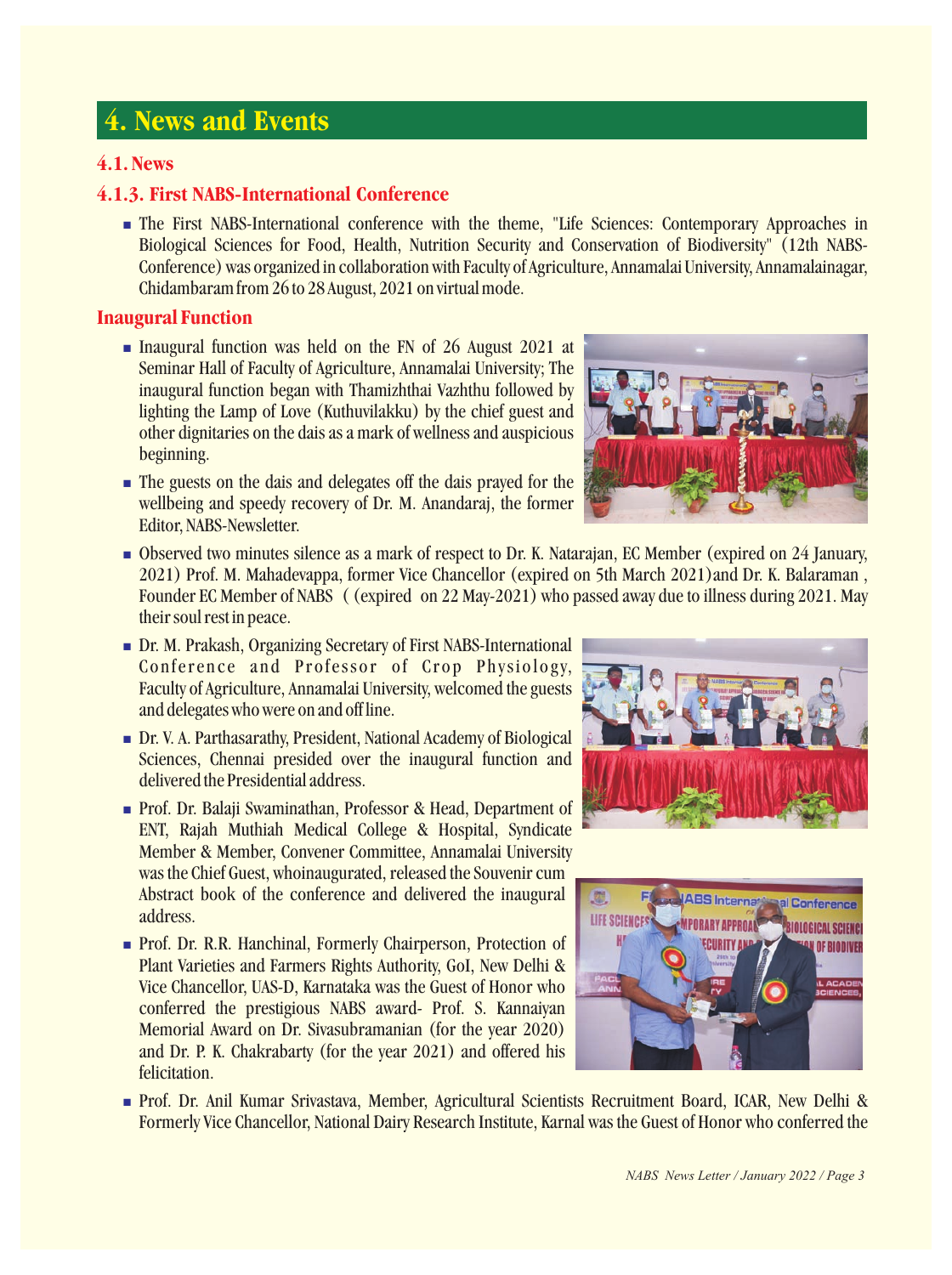prestigious NABS award- Dr. APJ Abdul Kalam Memorial NABS-Life Time Achievement Award on Dr. Kirti Singh (for the year 2019) and Dr. Palpu Pushpangadan (for the year 2020) and offered his felicitation

- Dr. T. Marimuthu, Secretary, NABS released the CD version of Souvenir cum Abstract book of the conference. n
- Dr. Kirti Singh, Dr. APJ Abdul Kalam Memorial NABS-Life Time Achievement Award laureate and President of n International Society for Noni Science, Chennai;
- **Dr. M. Ganapathy, Dean, Faculty of Agriculture, Annamalai neutral control of the state of the state of the state of the state of the state of the state of the state of the state of the state of the state of the state of** University offered their felicitations.
- **Dr. D.J. Bagyaraj, Vice President, National Academy of Biological notational academy of Biological** Sciences, Chennai gave an overview of NABSactivities.
- Dr. S. Arivudainambi, Director-IQAC & Professor & Head, **new and a second of the second of the second of the second of the second of the second of the second of the second of the second of the second of the second of the s** Department of Agricultural Entomology, Faculty of Agriculture, Annamalai University gave an overview of the First NABS-International Conference



- Dr. S. Ramesh Kumar, Professor, Department of Horticulture, Faculty of Agriculture, Annamalai University n proposed vote of thanks
- $\blacksquare$  The inaugural function was concluded with National Anthem  $\blacksquare$

#### **Technical Sessions Day-1: 26-08-2021**

# **Prof. S. Kannaiyan Memorial Oration-1**

- **: Dr. V.A. Parthasarathy, President, NABS** *Chair*
- **: Dr. N. Thajuddin, EC Member of NABS & Professor of Microbiology, Bharathidasan University,** Tiruchirappalli, Tamil Nadu *Co-Chair*
- : Micro algae technology for industrial effluent treatment and restoration of polluted water bodies *Topic*
- Oration by : Dr. V. Sivasubramanian, SK Memorial Laureate (2020) & Director, Phycospectrum Environmental Research Centre (PERC), Chennai, India (delivered the Oration on virtual mode)

# **Prof. S. Kannaiyan Memorial Oration-2**

- **: Dr. D. J. Bagyaraj, Vice President, NABS** *Chair*
- **: Dr. N. Mathivanan, EC Member, NABS & Director, CAS Botany & Registrar i/c, University of Madras,** Chennai *Co-Chair*
- : Plant Health Management for Food Security: Need for Advanced Research and Enabling Policies *Topic*
- Oration by: **Dr. P. K. Chakrabarty**, SK Memorial Laureate (2021) & Member (Plant Sciences) Agricultural Scientists' Recruitment Board, DARE, Ministry of Agriculture and Farmer's Welfare, GOI, New Delhi, (delivered the Oration on virtual mode).

### **Concurrent Technical Sessions**

### **Agricultural Sciences-1**

- **: Dr. S. Thirumeni**, Professor, Pandit Jawaharlal Nehru College of Agriculture & Research Institute, Karaikal, Puducherry, India *Chair*
- Co-Chair : **Dr. M. Venkatesan,** Annamalai University
- Convener : Dr. S. Suganthy, Annamalai University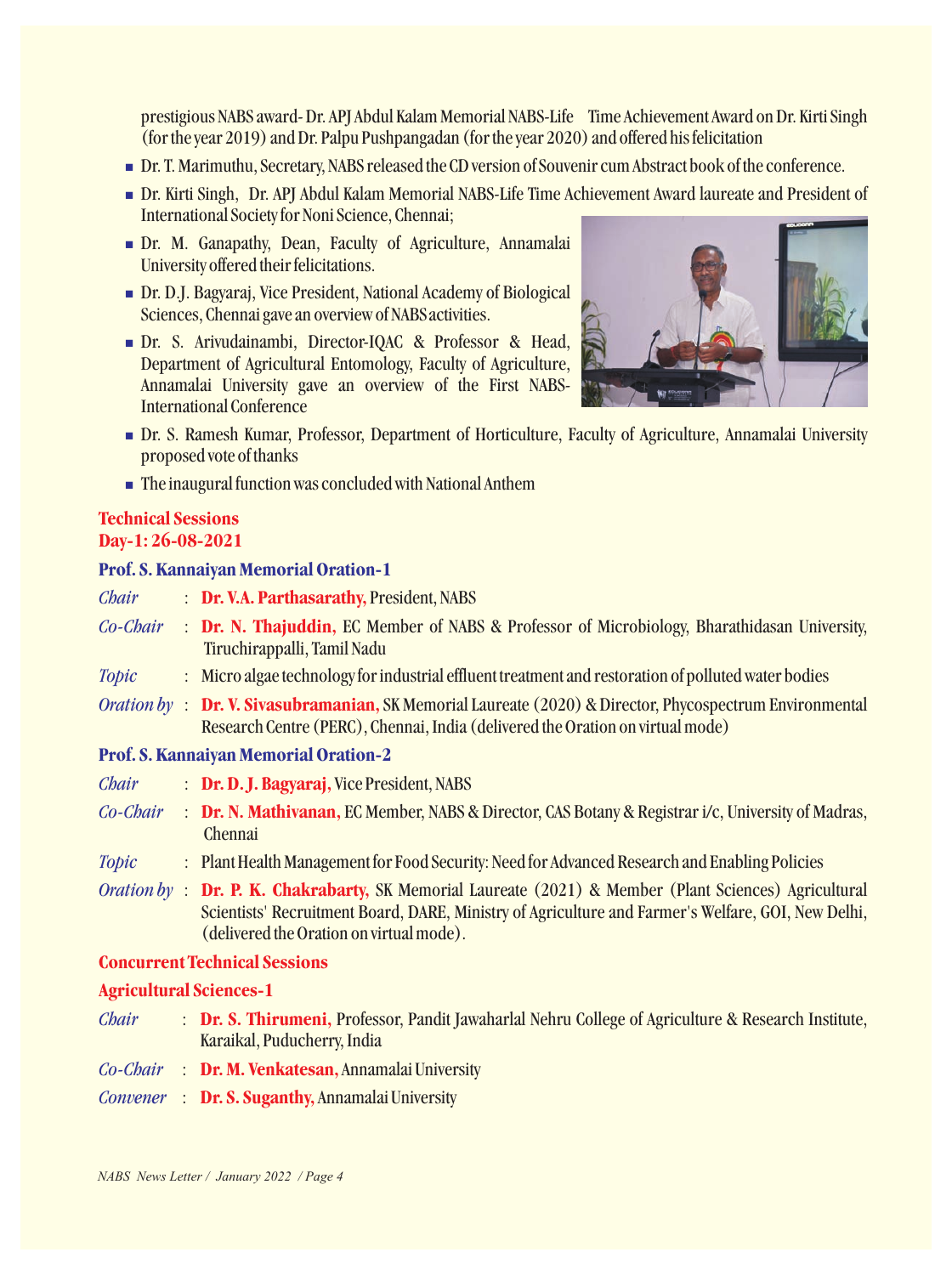# **Lead Papers :**

- 1. **Dr. Srinivasan Ramasamy,** Flagship Program Leader for Safe and Sustainable Value Chains, World Vegetable Center, Taiwan Topic: Sustainable vegetable production for health and prosperity in the post Covid-19 era.
- 2. **Dr. S. Thirumeni,** Professor, Pandit Jawaharlal Nehru College of Agriculture & Research Institute, Karaikal, Puducherry (U.T), India

*Topic : Introgression of qSSISFH-8.1('R'Saltol) locus in rice through Marker Assisted Backcrossing (MABC) for improving reproductive stage salt tolerance*

3. **Dr. Viswanathan Chinnusamy,** Principal Scientist & Head i/c, ICAR-Indian Agricultural Research Institute, New Delhi, India

*Topic : Deciphering the functions of DST and FTA genes in abiotic stress tolerant rice by using CRISPR-Cas9 genome editing*

4. **Dr. M. Pandiyan,** Professor, Agricultural College and Research Institute, TNAU, Vazhavaachanur, Tiruvannamalai, Tamilnadu, India

*Topic: Mung bean( Vigna radiata (L.) Wilczek) as an ancestral source for several Vigna species conferred through crossability percentage and expression of morphological markers*

## **Oral Presentations**

In all 8 oral presentations were made during this session. The best oral presentation made were also awarded.

### **Poster Presentations**

- *Chair* **: Dr. R. Gomathi, Sugarcane Breeding Institute (ICAR), Coimbatore**
- Co-Chair : Dr. J. Gokulakrishnan, Annamalai University
- Convener : Dr. R. Anandan, Annamalai University

In all 59 posters were presented during the session. The best poster presentation made were also awarded.

### **Climate Change & Biodiversity**

- *Chair* : Dr. Chenna Reddy Aswath, EC Member of NABS & Principal Scientist & Head Division of Floriculture & Medicinal Crops, ICARIndian Institute of Horticultural Research, Bangalore
- *Co-Chair* : Dr. S. Babu, Annamalai University
- *Convener* : Dr. R. Jayasankar, Annamalai University

# **Lead Papers :**

1. **Dr. Dilip Kumar Jha,** Professor of Aquaculture and Aquatic Resources Management, Faculty of Animal Science, Veterinary Science and Fisheries, Agriculture and Forestry University, Rampur, Chitwan, Nepal

*Topic: Implications of climate change on fisheries and aquaculture*

2. **Dr. N. V. Naidu,**Director of Research (Retd.), Acharya N.G. Ranga Agricultural University

*Topic: The need for biodiversity conservation for sustainable food production, livelihood and food security in the era of climate change*

3. **Dr. H. Vijayaraghavan,** Dean, Adhiyaman College of Agriculture and Research (affiliated to TNAU), Krishnagiri, Tamil nadu, India

*Topic: Impact of global warming and climate change: Future perspectives on agricultural ecosystems - A mini survey*

4. **Dr. U. Surendran,** Senior Scientist & Head i/c Land and Water Management Research Group Centre for Water Resources Development and Management, Kozhikode, Kerala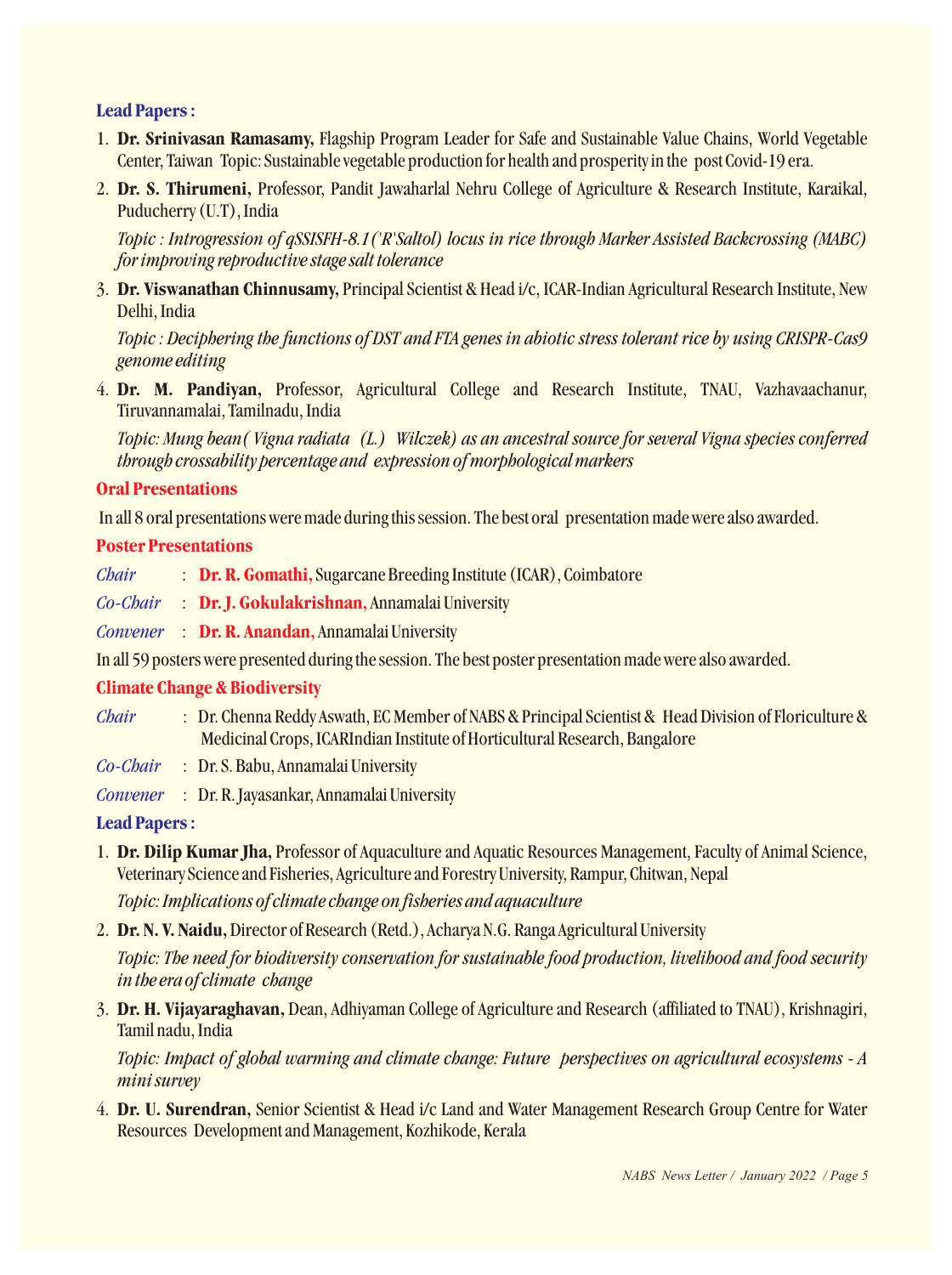# *Topic : Water and Nutrient Management Strategies for climate resilient agriculture*

## **Oral Presentations**

In all 4 oral presentations were made during the session. The best oral presentations made were also awarded.

## **Poster Presentations**

- **: Dr. N. V. Naidu,** Director of Research (Retd.), ANGRAU *Chair*
- Co-Chair : Dr. Raj Praveen, Annamalai University
- Convener : Dr.J. Padmanaban, Annamalai University

In all 6 posters were presented during the session. The best poster presentations made were also awarded.

# **Day-2 : 27-08-2021**

# **Basic Sciences-1**

- : Dr. N.Thajuddin, EC Member of NABS & Professor of Microbiology, Bharathidasan University, Tiruchirappalli, Tamil Nadu *Chair*
- Co-Chair : Dr. P. Balabaskar, Annamalai University
- : Annamalai University **Dr. P. Sivasakthivelan,** *Convener*

# **Lead Papers :**

- 1.**Dr. Alvin Kah-Wei Hee,**Department of Biology, Faculty of Science, Universiti Putra Malaysia, Serdang, Malaysia *Topic: Beyond chemical bonds: Unravelling the mystery of oriental fruit fly and its love potion*
- 2.**Dr. M. Deiveeka Sundaram,** EC Member of NABS & Formerly Head, Faculty of Agriculture, Department of Agricultural Microbiology, Annamalai University, Annamalainagar, Tamil Nadu

*Topic: Management of institutional wastes. A case study*

3.**Dr. N.Thajuddin,** EC Member of NABS & Professor of Microbiology, Bharathidasan University, Tiruchirappalli, Tamil Nadu

*Topic: Microalgae- From taxonomy to technology*

4.**Dr. N. K. Krishna Kumar,**Former Deputy Director General, ICAR, New Delhi

*Topic: Insect biodiversity, ecosystem services and sustainable agriculture*

# **Oral Presentations**

In all 2 oral presentations were made during the session. The best oral presentations made were also awarded.

# **Poster Presentations**

- : Dr. P. Nallathambi, EC Member of NABS & Principal Scientist (Plant Pathology), IARI- Regional Station Wellington, Tamil Nadu *Chair*
- : Dr. S. Thirumenti, Professor, Pandit Jawaharlal Nehru College of Agriculture and Research Institute, *Co-Chair* Karaikal, Puducherry (U.T), India.
- : Dr. R. Parthasarathi, Annamalai University *Convener*

In all 18 posters were presented during the session. The best poster presentations made were also awarded.

# **Agricultural Sciences-2**

- : Dr. Rameshkumar, Annamalai University *Chair*
- : Dr. CT. Sathappan, Annamalai University *Co-Chair*
- : Dr. K. Elayaraja, Sugarcane Breeding Institute (ICAR), Coimbatore *Convener*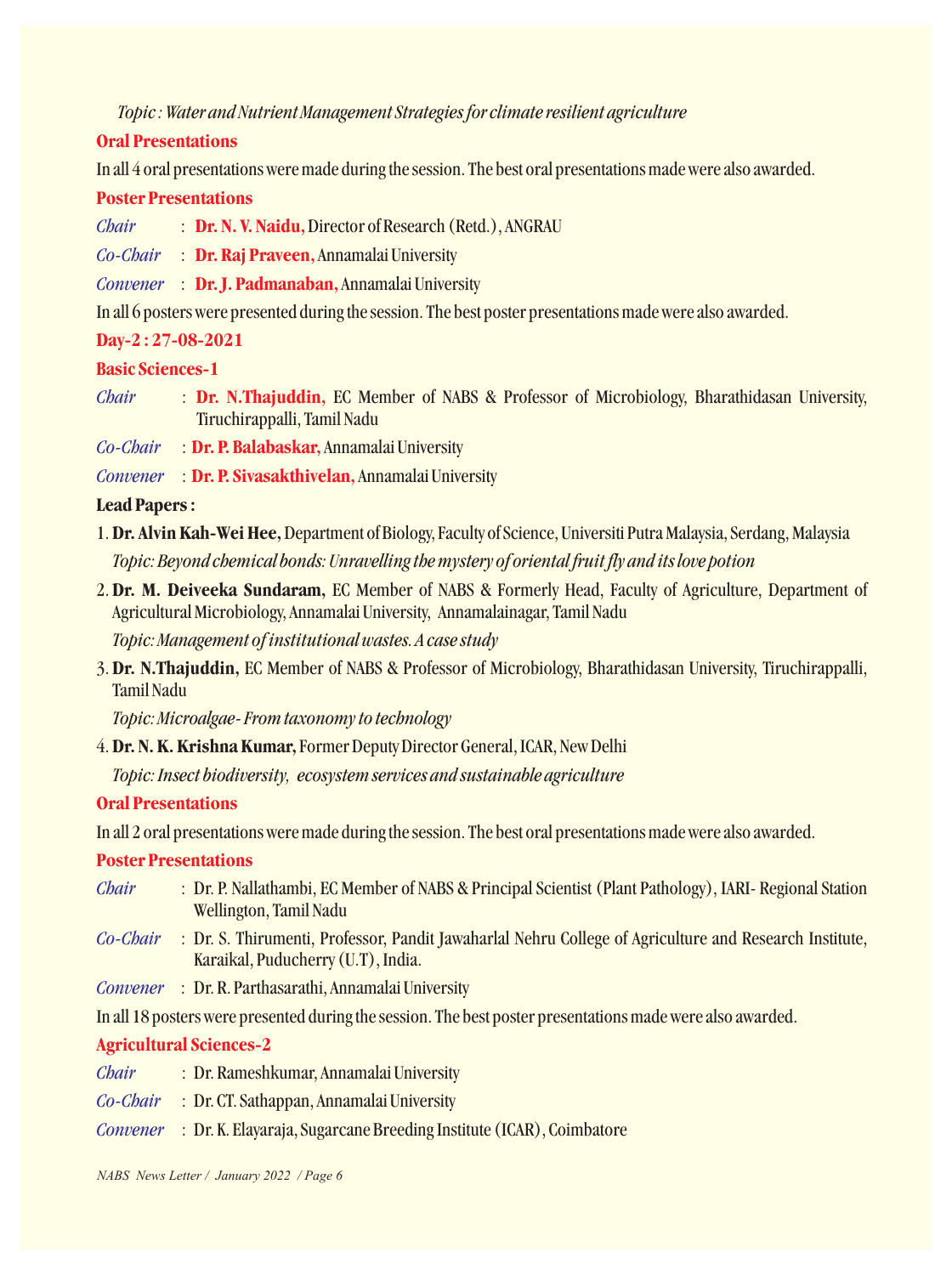# **Lead Papers :**

- 1.**Dr. K.G. Mandal,**Director, ICAR-Mahatma Gandhi Integrated Farming Research Institute, Motihari, Bihar, India *Topic: Increasing water use efficiency in rice through efficient irrigation*
- 2.**Dr. Sivakumar Uthandi,** Professor, Department of Agricultural Microbiology, Tamil Nadu Agricultural University, Coimbatore, India

*Topic: Microbial volatile organic compounds (mVOC) induced biotic and abiotic stress responses in crop plants*

3.**Dr. K. Pakeeratharan,** Head, Department of Agricultural Biology, Faculty of Agriculture, University of Jaffna, Sri Lanka.

*Topic: Gel free SNP technology to characterize host plant resistance in genomics era*

4.**Dr. M.K. Kalarani,** Professor & Head, Department of Crop Physiology, Tamil Nadu Agricultural University, **Coimbatore** 

*Topic: Physiological function of melatonin in plants under abiotic stress.*

## **Oral Presentations**

In all 23 oral presentations were made during the session. The best oral presentations made were also awarded.

### **Poster Presentations**

- *Chair* **: Dr. K. Balakrishnan, Formerly Professor, TNAU**
- *Co-Chair* **: Dr. B. Sunil Kumar, Annamalai University**

Convener : Dr. D. Dhanasekaran, Annamalai University

In all 75 posters were presented during the session. The best poster presentations made were also awarded.

### **Agricultural Sciences-3 (including Social Sciences)**

- *Chair* **: Dr. S. Arivudainambi, Annamalai University**
- *Co-Chair* **: Dr. G. Sathiyanarayanan, Annamalai University**
- Convener : Dr. R. Kanagarajan, Annamalai University

### **Lead Papers :**

1. **Dr. S. Nakkeeran,** Professor of Plant Pathology, TNAU, Coimbatore

*Topic: Harnessing the potential of endophytome for the management of fungal*

- 2. **Dr. M. Mohan,** Principal Scientist, ICAR NBAIR, Hebbal, Bengaluru, India *Topic: Genome basis of insect diversity and evolution of gene families in insects*
- 3. **Dr. M.R. Ramasubramaniyan,** National Agro Foundation, Chennai, Tamil Nadu, India

Topic: Learn farming for sustainable crop productivity improvement: Experiential learning from farmers participatory trials

4. **Dr. Jayaraj Jayaraman,** Department of Life Sciences, The University of the West Indies, St. Augustine, Trinidad and Tobago

*Topic: Seaweed extracts as plant biostimulants, bioelicitors and stress all eviators*

### **Oral Presentations**

In all 7 oral presentations were made during the session. The best oral presentations made were also selected.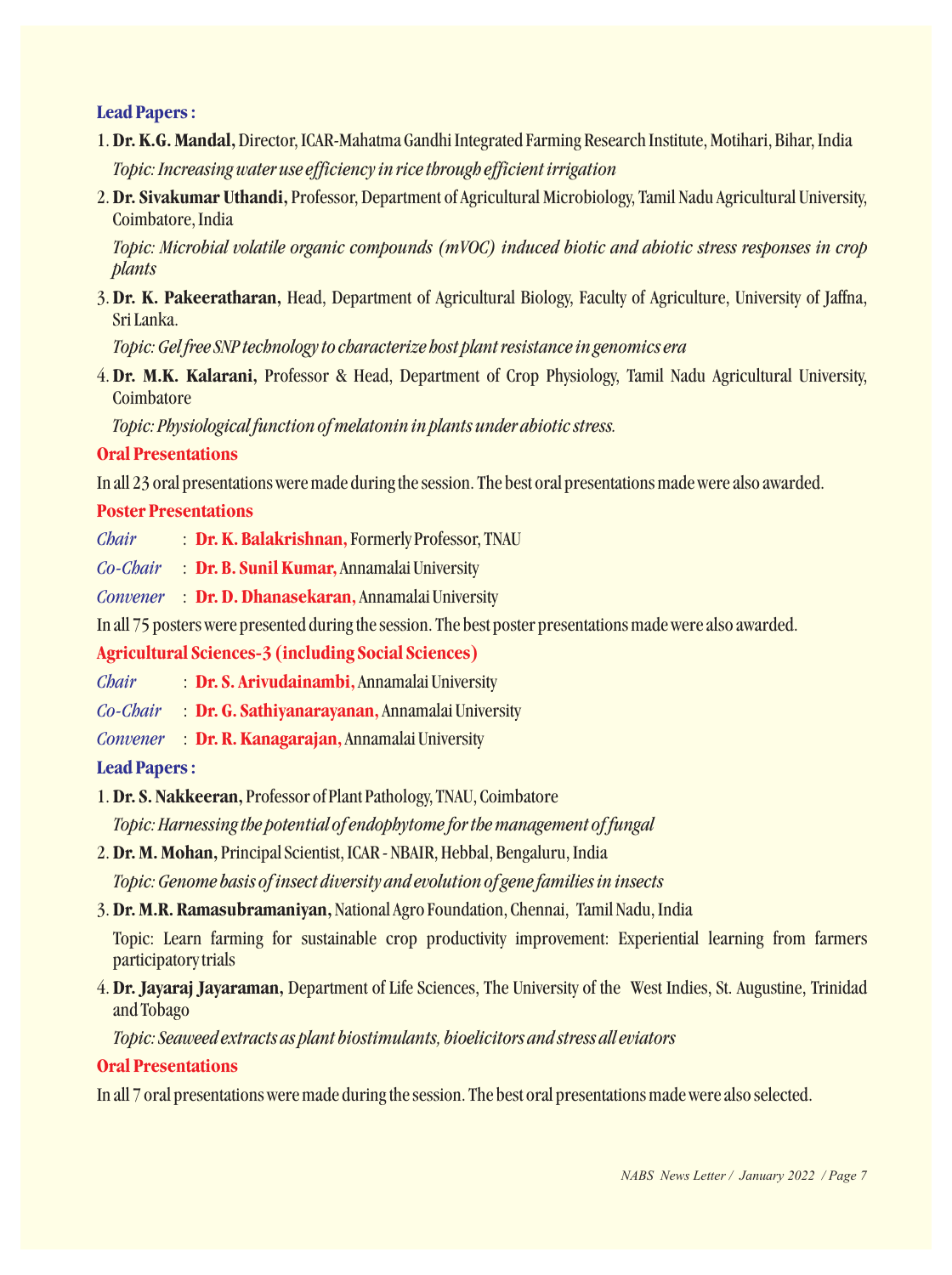# **Poster Presentations**

- : Dr. (Mrs.) B. Meena, Associate Professor, Coconut Research Station (TNAU), Aliyarnagar, Pollachi, *Chair* Tamil Nadu
- : **Dr. T. Selvamuthukumaran**, Annamalai University Co-Chair
- : Dr. A. Senthil, Tamil Nadu Agricultural University, Coimbatore **Convener**

In all 36 poster presentations were made during the session. The best poster presentations made were also awarded. Workshop on Molecular Interventions for Climate Resilient Agriculture

: Dr. M. Prakash, Professor of Crop Physiology, Annamalai University *Chair*

**Prof. Jayaraj Jayaraman,** : Department of Life Sciences, The University of The West Indies, St. *Speakers* Augustine, Trinidad and Tobago

### **Topic : Biotic Stress**

1. **Dr. S. Thirumeni,** Pandit Jawaharlal Nehru College of Agriculture & Research Institute, Karaikal, Puducherry

Topic: Abiotic Stress, Health Sciences, Food & Nutrition (CS-7)

- : Prof. Venkateswarlu Kanamarlapudi, Swansea University, UK *Chair*
- Co-Chair : Dr. Renu Agrawal, Project Advisor, Out-Reach Program-CSIR-CFTRI, Mysore
- Convener : Dr. John Christy, Annamalai University,

### **Lead Papers :**

1. **Prof. Suresh Chandra Babu,**International Food Policy Research Institute, Washington DC, USA

*Topic: Bio economy and food system transformation: Global experience from the climate change, nutrition and health nexus*

2. **Dr. P.V. Vara Prasad,**Distinguished Professor and Director, Kansas State University, USA

*Topic: Sustainable agricultural intensification for global food and nutrition security and enhancing climate resilience*

3. **Dr. C. Anandharamakrishnan,** Director, Indian Institute of Food Processing Technology (IIFPT), Thanjavur, Tamilnadu, India

*Topic: Future Foods*

4. **Dr. Thilageswary Kumutharanjan,** Unit of Siddha Medicine, University of Jaffna

*Topic: Efficacy of Thripala choornam and Murukam paddai Thailamon- patients with karappan noi (Exzema)*

5. **Prof. Venkateswarlu Kanamarlapudi,**Swansea University, UK

*Topic: Investigation of potential new treatments for diabetes, cancer and COVID-19*

6. **Dr. Veda Krishnan,** Fulbright Fellow, Whistler center for Carbohydrate Research, Food Science, Purdue University, West Lafayette, Indiana

*Topic: Microstructure, matrix composition, interactions, and molecular configuration share insights into ultimate inherent glycemic potential (IGP) of pearl millet (Pennisetum glaucum)*

### **Oral Presentations & Poster Presentations**

In all 5 oral and 14 poster presentations were made and the best presentations were also awarded.

**Energy and Environmental Science**

: Dr. K. Kathiresan, Annamalai University *Chair*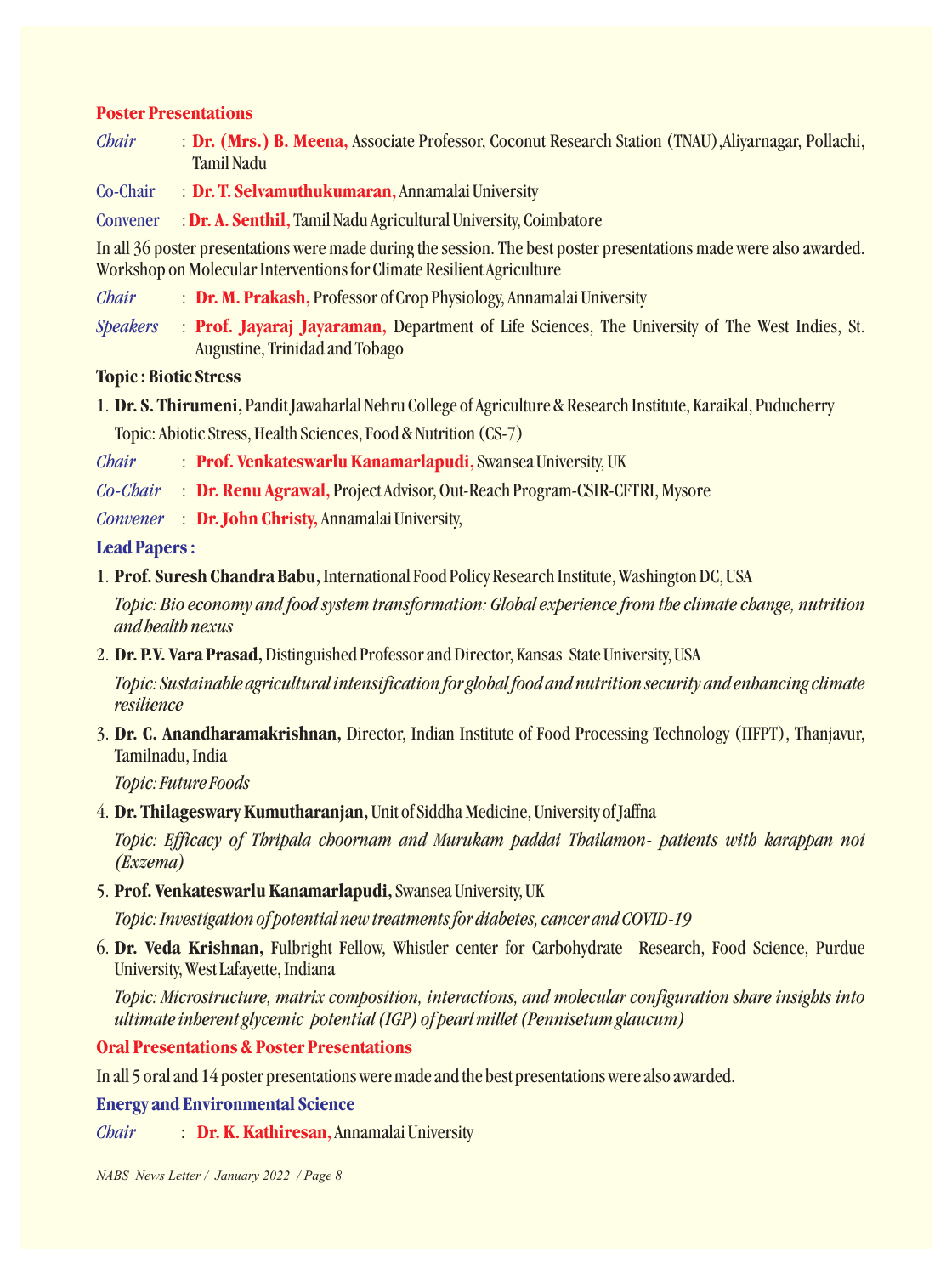Co-Chair **: Dr. P. Sudhakar,** Annamalai University

Convener **: Dr. KR. Saravanan, Annamalai University,** 

### **Lead Papers:**

- 1. **Dr. K. Kathiresan,**Honorary Professor, CAS in Marine Biology, Annamalai University, Tamil Nadu, India *Topic: Mangrove forests of India*
- 2. **Dr. N. Vigneshwaran,** ICAR-Central Institute for Research on Cotton Technology, Adenwala Road, Matunga, Mumbai, India

*Topic: Agricultural Input Nanomaterials and their Environmental Impact*

3. **Dr. V. Arutchelvan,**Department of Civil Engineering, Annamalai University, Annamalai Nagar, Tamil Nadu, India *Topic: Integrated waste management through symbiotic macro culture*

## **Poster Presentations**

In all 5 poster presentations were listed and 3 were presented.

**Special Lectures 1 & 2 (CS-8)**

- *Chair* **: Dr. D. J. Bagyaraj, Vice President, NABS**
- *Co-Chair* **: Dr. Chenna Reddy Aswath, EC Member of NABS & Principal Scientist & Head, Division of** Biotechnology, ICAR-Indian Institute of Horticultural Research, Bangalore, Karnataka
- *Speakers* : **Prof. Dr. P. Pushpangadan**, Dr. A.P.J. Abdul Kalam Memorial NABS-Life Time Achievement Laureate Amity Institute for Herbal and Biotech Products Development, Trivandrum, Kerala, India *Topic : Functional food and nutraceuticals and development of special diet for enhancing health.*
- 1. **Dr. RS. Jayasomu,** Chief Scientist, Editor, Indian Journal of Experimental Biology (IJEB), Head, Research Journals (Biological Sciences), Head, Raw Materials, Herbarium and Museum, Delhi (RHMD); & CSIR-NIScPR, New Delhi

*Topic: Analysis of research output in terms of publications on food, health, nutrition security and conservation of biodiversity*

# **Carl Linnaeus and Prof. MSS Award Competition Session**

### **Judging Committee**

n The Chairman of the Judging committee briefed the participants about the award and protocol for presentations.

*Chairman* : **Dr. D. J. Bagyaraj**

> Vice President, NABS Formerly Professor & Head, Department of Agricultural Microbiology, UAS, Bangalore & Chairman, Centre for Natural Biological Resources and Community Development (CNBRCD, Bangalore

*Members* : **Dr. N. Mathivanan** EC Member, NABS & Director,CAS Botany & Registrar i/c, University of Madras, Chennai

> : Treasurer, NABS & Formerly Professor of Plant Pathology, TNAU **Dr. T. L. Baskaran**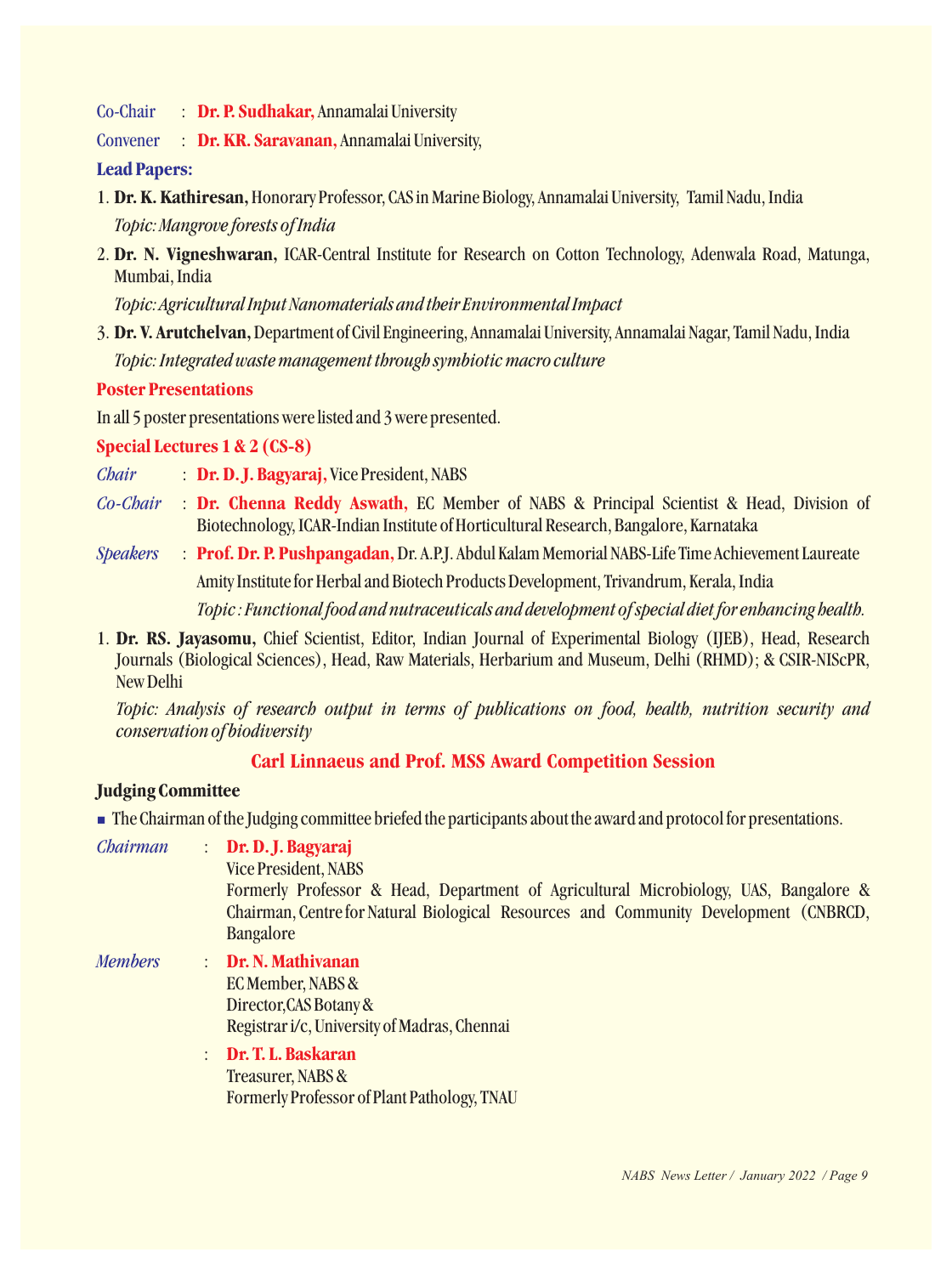: **Dr. A. Kumar**

Division of Plant Pathology, ICAR-Indian Agricultural Research Institute, New Delhi, India

# : **Dr. Chenna Reddy Aswath**

Principal Scientist & Head, Division of Biotechnology, ICAR-Indian Institute of Horticultural Research, Bangalore, Karnataka

## **Presentation of Papers for Carl Linnaeus Award Competition**

## **Vanthana, M.** Induction of in planta resistance by flagellin (Flg) and elongation factor-TU (EF-Tu) Department of Plant of Bacillus amylo liquefaciens (VB7) against groundnut bud necrosis virus in tomato Pathology, CPPS, TNAU, Coimbatore

## **Karmel Reetha, A.** Consortium of antagonist and oil cake against tomato damping off

Department of Plant caused by Pythium aphanidermatum under in vivo Pathology, Faculty of Agriculture, Annamalai University, Tamil Nadu

Department of Horticulture, Biostimulants Annamalai University Tamil Nadu

Physiology, TNAU Coimbatore

**Priyadarshini , V. M.** Enhancing nutrient content of Bush bean (Lablab purpureus var. typicus) using

**Rakavi, B.** Validating the Physiological potential of Zero monopodial compact cotton Department of Crop TCH 1819 culture and effect on metabolomics plasticity under water deficit scenario.

# **Presentation of Papers for Prof. M.S. Swaminathan Award Competition**

Pathology, CPPS, TNAU, Coimbatore

Agricultural Extension, Annamalai University, Tamil Nadu

**Sreenayana B** Exploring the diversity of Trichoderma koningiopsis for the management of fungal Department of Plant nematode complex in cucumber under protected cultivation

**S. Kathiresan** Awareness and Adoption of Climate Resilient Recommended Farm Department of Technologies in Rearing Livestock and Fisheries in Namakkal District of Tamil Nadu

### **On Day-3 (28-08-2021/ Afternoon) AGM was conducted**

### **Common Program-All members of NABS**

### **NABS-Annual General Body Meeting**

| President             | : Dr. V.A. Parthasarathy |
|-----------------------|--------------------------|
| <b>Vice-President</b> | Dr. D. J. Bagyaraj       |
| Secretary             | Dr. T. Marimuthu         |
| <b>Treasurer</b>      | Dr. T. L. Baskaran       |
| Editor                | : Dr. S. Nakkeeran       |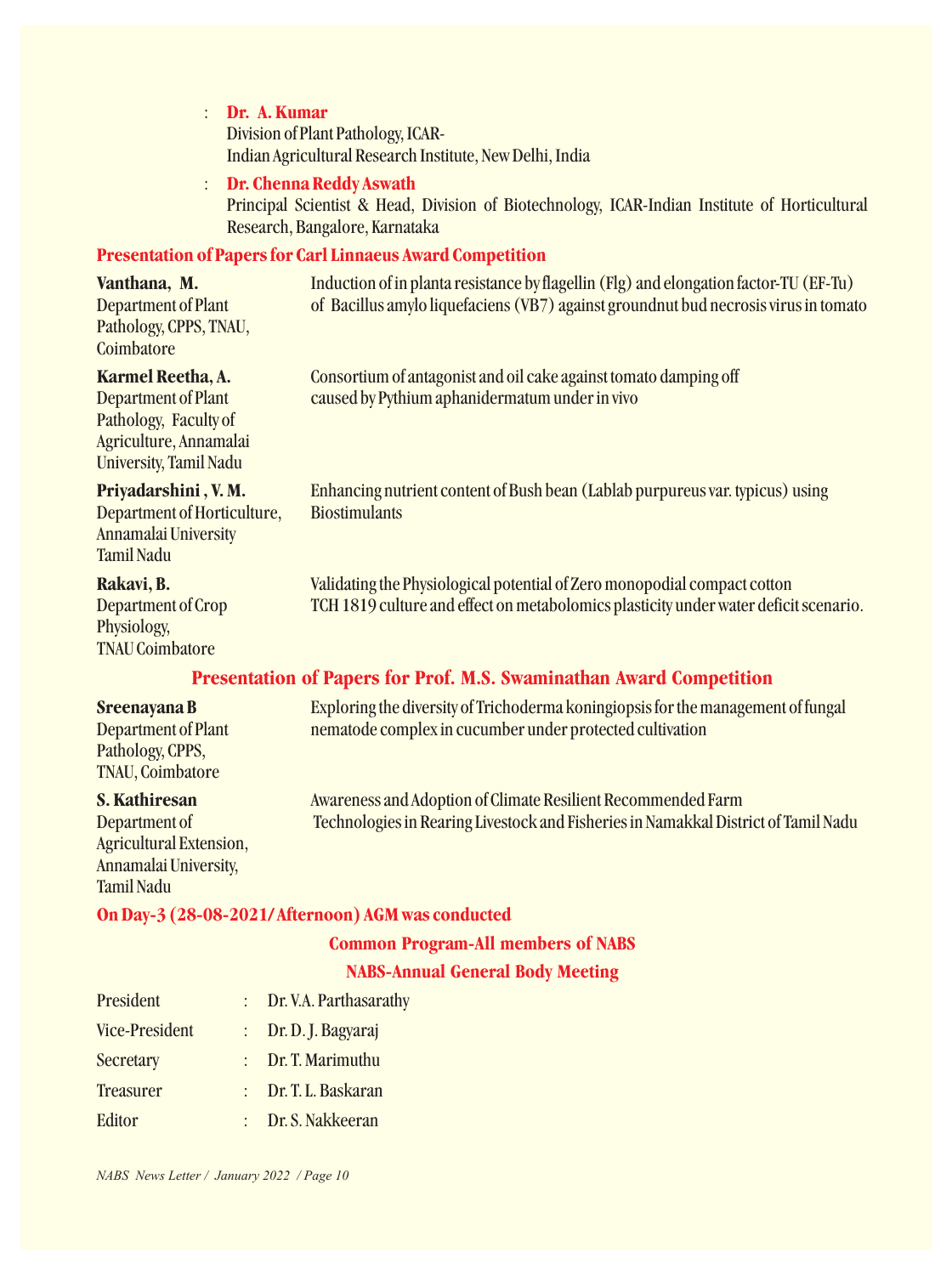#### Organizing Secretary : Dr. M. Prakash Organizing Secretary & EC Member of NABS

The AGM was conducted as per agenda and decisions made were ratified or approved.

# **Valedictory & Plenary Session**

The valedictory and Plenary Session was organized on the AN of 28 August, 2021.

**Dr. S. Ramesh Kumar,** Professor, Department of Horticulture, Faculty of Agriculture, Annamalai University welcomed the dignitaries and delegates.

**Dr. M. Ganapathy,** Dean, Faculty of Agriculture, Annamalai University honored the dignitaries on the dais by offering books to them and offered felicitations.

**Dr. M. Prakash,** Professor & Organizing Secretary presented the recommends emanated from the deliberations of the conference which was accepted by all.

**Dr. D. J. Bagyaraj,** Vice President, NABS & Chairman, Centre for Natural Biological Resources and Community Development (CNBRCD) & Formerly Professor & Head, Department of Agricultural Microbiology, UAS Bangalore presided over the valedictory function and delivered presidential address.

**Dr. M. Srinivasan,** Dean, Faculty of Marine Sciences, Syndicate Member & Member, Convener Committee, Annamalai University presented the best oral and poster presentation awards as certificates

and cash prize, certificate and citations to the winners of Carl Linnaeus (Cash Prize: Rs.5000/-) & Prof. M.S. Swaminathan Award (Cash Prize: Rs.4000/-); delivered valedictory address as the Chief Guest of the function.

**Dr. S. Arivudainambi,** Director-IQAC and Professor & Head, Department of Agricultural Entomology, Faculty of Agriculture, Annamalai University thanked all the dignitaries, delegates and various committee members, students, faculties and the University authorities who ably supported organizing the International Conference. The Conference was concluded with National Anthem.

# **Professor Kannaiyan Memorial Award (2020 & 2021)**

**Prof. Dr. R.R. Hanchinal,** Formerly Chairperson, Protection of Plant Varieties and Farmers Rights Authority, GoI, New Delhi & Vice Chancellor, UAS-D, Karnataka to the recipients through virtual mode.

# **Recipients**



**Dr. V. Sivasubramanian,** Director, Phyto spectrum Environmental Research Centre (PERC), Annanagar, Chennai, Tamil Nadu received Prof. S. Kannaiyan Memorial Award for 2020.

**Dr. P. K. Chakrabarty,** Member (Plant Sciences), Agricultural Scientists Recruitment Board (ASRB), Department of Agricultural Research and Education (DARE), Ministry of Agriculture and Farmers Welfare, Government of India, New Delhi received Prof. S. Kannaiyan Memorial Award for 2021.





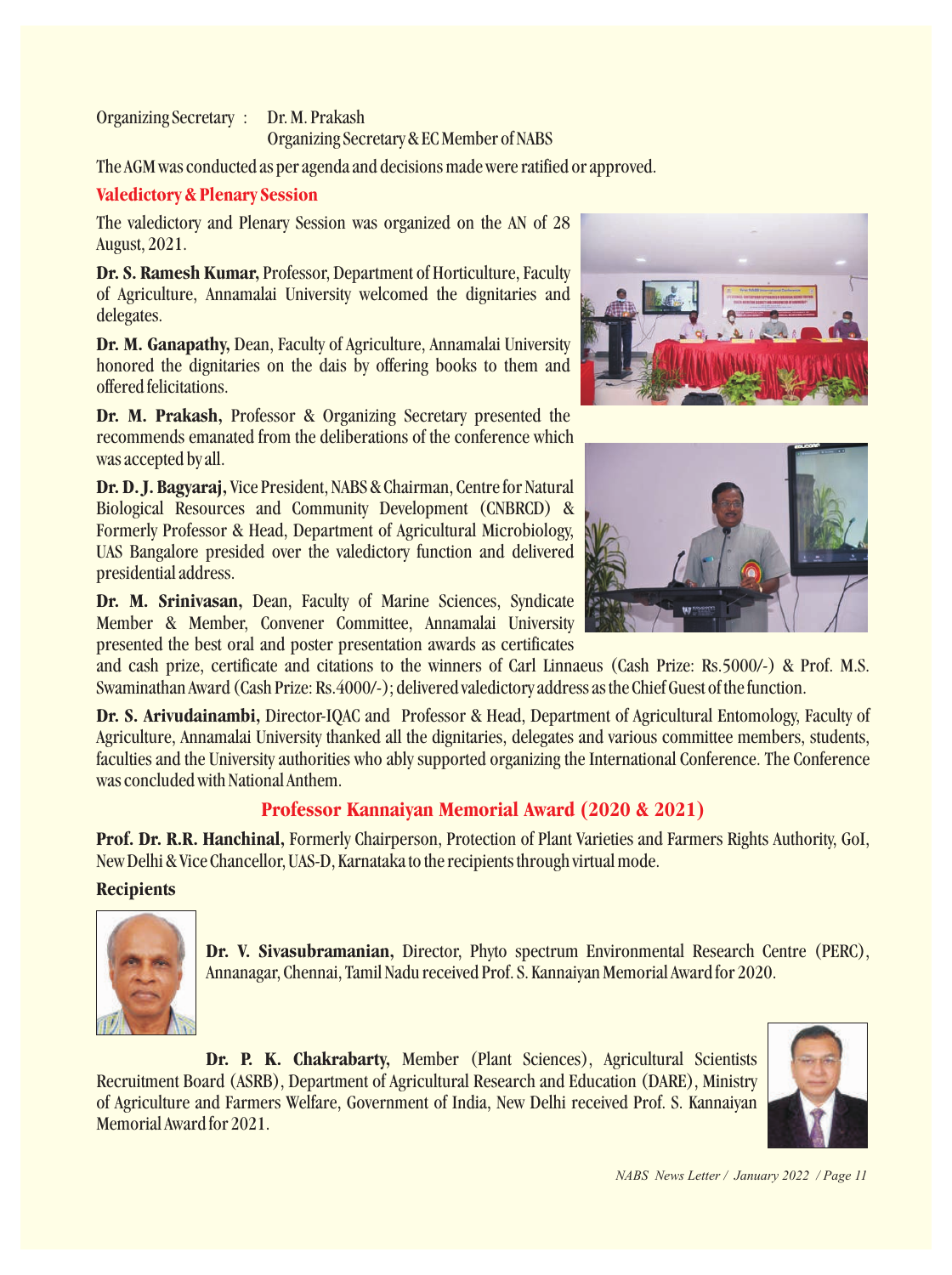# **Dr. Abdul Kalam Memorial NABS-Life Time Achievement Award (2019 & 2020)**

**Prof. Dr. Anil Kumar Srivastava, Member, Agricultural Scientists Recruitment Board, ICAR, New Delhi & Formerly** Vice Chancellor, National Dairy Research Institute, Karnal presented the award to the recipients through virtual mode.

# **Recipients**



**Prof. Dr. Kirti Singh,** Chairperson, World Noni Research Foundation, Chennai; President, International Society for Noni Science & Formerly, Vice Chancellor, NDUAT, Faizabad; Himachal Pradesh Krish Viswavidyalaya (HPKV), Palampur and Indira Gandhi Krishi Viswavidyalaya (IGKV), Raipur, M.P (now Chhattisgarh); Member and Chairman, Agricultural Scientists Recruitment Board (ASRB), DARE, Ministry of Agriculture, GoI, New Delhi received Dr. Abdul Kalam Memorial NABS-Life Time Achievement Award for 2019.



**Prof. Dr. Palpu Pushpangadan,** Padma Shri Awardee, Director General of Amity Institute for Herbal and Biotech Products Development (AIHBPD), Thiruvananthapuram and Senior Vice President, Ritnand Balved Education Foundation (RBEF), New Delhi received Dr. Abdul Kalam Memorial NABS-Life Time Achievement Award for 2020.

Validating the Physiological Agricultural University, Coimbatore potential of Zero monopodial compact cotton TCH 1819 culture and effect on metabolomics plasticity under water deficit scenario

#### **Carl Linnaeus Award winner**

**Ms. Rakavi** Department of Crop Physiology, Tamil Nadu



### **Professor M.S. Swaminathan Award winner**

Exploring the diversity of Plant Protection Studies, for the management of Coimbatore, Tamil Nadu fungal nematode complex in cucumber under protected cultivation

**Ms. B. Sreenayana** Department of Plant Pathology, Centre for Trichoderma koningiopsis Tamil Nadu Agricultural University,



# **4.1.4. EC & AGM online meeting**

" The 20th Executive Council Meeting and 16th Annual General Body Meeting are scheduled on 20 February 2021 via zoom platform. Members were already informed of the meeting.

# **5. Research Highlights**

# **5.1. Abstract of paper presented for Carl Linnaeus Award** *[Award winning paper]*

### **Validating the Physiological potential of Zero monopodial compact cotton TCH 1819 culture and effect on metabolomics plasticity under water deficit scenario**

Cotton is the most important global cash crop and controls economy of many nations. Global sustainability of cotton yield is the major challenges for meeting impending threats under climate change and abiotic stresses. India is experiencing water scarcity since last many years. Selection of cotton cultivars which survive and give better yields in normal and water stress conditions have greater scope in India and the world over at large because of shortage of irrigation water resources. With this background, present field experiment was taken up to study the growth, physiology, and yield traits of TCH 1819 culture by different chemical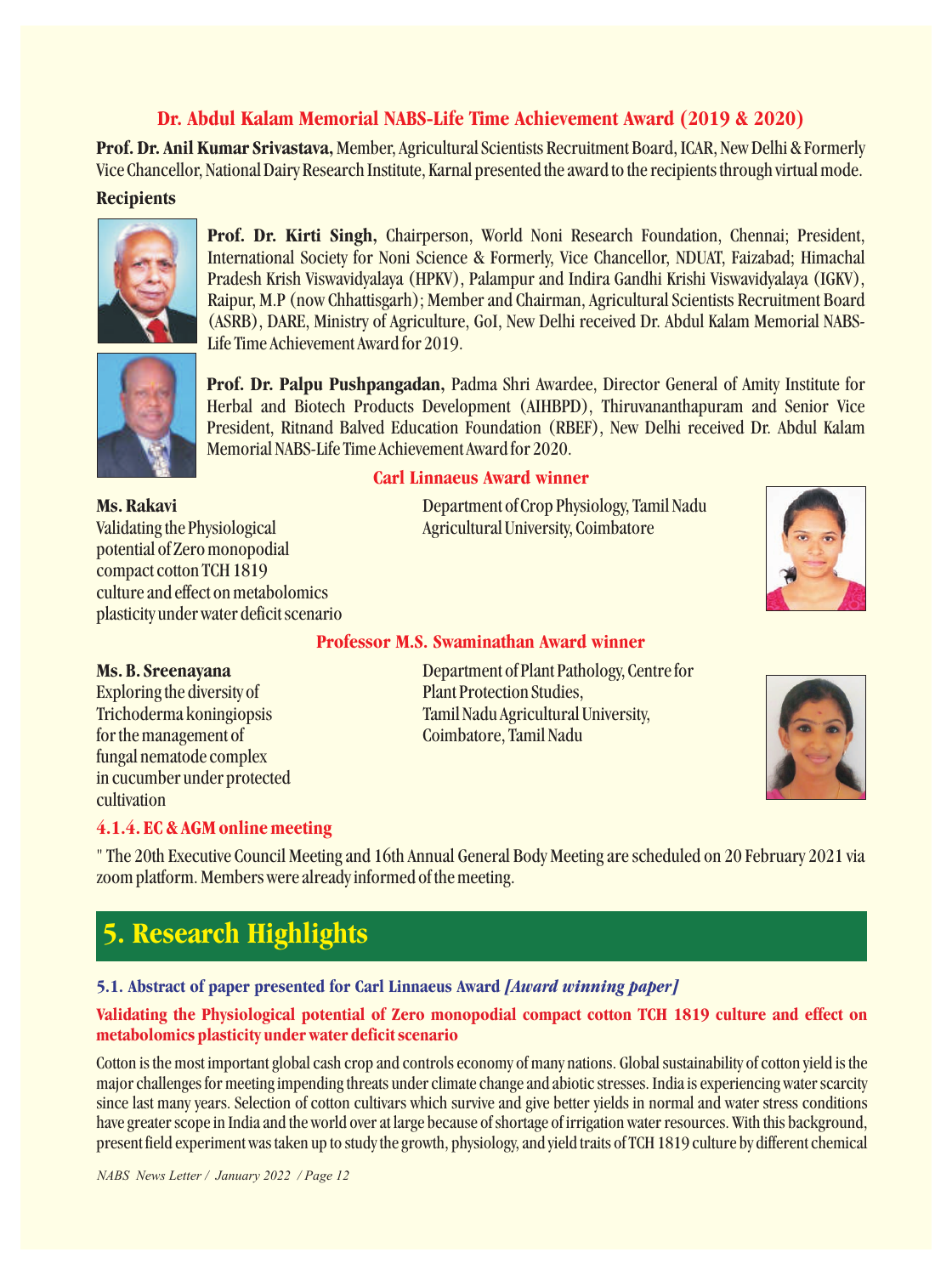treatments and by giving drought stress. Observation on the leaf parenchymal cells distinguished the source sink relationship of the culture. By characterizing the physiological potential through manipulation by growth retardant (Mepiquat chloride (0.015%)) increased the yield by 30%. Drought stress affected the metabolites compounds by upregulating 25 metabolites in the culture and thrived under squaring stage stress. Drought stress reduced the yield by 37% in TCH 1819 at flowering stage. The results suggest that water stress during flowering stage is sensitive to TCH 1819. It can be concluded from the study that the traits identified are the potential indicators for drought tolerance in breeding programme before releasing a variety.

> *1\* 1 1 2 3 3 B. Rakavi , C.N. Chandrasekhar , D. Vijayalakshmi , M. Kumar , L. Arul , N. Manikanda Boopathi , <i>C.* Babu<sup>4</sup> and P. Jeyakumar<sup>1</sup> *1 2 Department of Crop Physiology, Department of Plant Breeding and Genetics, 3 4 Department of Plant Biotechnology, Department of Forage Crops, Tamil Nadu Agricultural University, Coimbatore \*Corresponding author email: jeyakumar@tnau.ac.in*

### **5.2. Abstract of paper presented for Prof. M. S. Swaminathan Award** *[Award winning paper]*

#### *Exploring the diversity of Trichoderma koningiopsis for the management of fungal nematode complex in cucumber under protected cultivation*

Cucumber is one of the most important vegetable crops grown worldwide. It is hampered by fungal nematode complex caused by *Fusarium oxysporum* f. sp. c*ucumerinum* and *Meloidogyneincognita*. The present study focuses on the development of potent bio-formulation towards suppression fungal nematode complex and plant growth promotion in cucumber. *Trichoderma koningiopsis* TRI41, *T.virens* TRI37 and *T.asperellum* TRI 15 effectively inhibited mycelial growth of *F. oxysporum* f. sp. c*ucumerinum* and egg hatchability and juvenile mobility of *M. incognita in vitro*. However, the hyperparasitic activity is evidenced under SEM. TRI41 effectively hyperparasitised and lysed the mycelium of *F.oxysporum* f. sp. c*ucumerinum* and eggmass and individual egg of root knot nematode. Further, the isolate TRI 41 increased the NVOC (Nonvolatile Organic Compounds) profile at the hyper-parasitized region. The compounds such as 2,4-dihydroxy-2,5 dimethyl-3(2H)-furan-3-one*;* formic acid, 2-propenyl ester*;* 4H-pyran-4-one, 2,3-dihydro-3,5-dihydroxy-6-methyl; *5 hydroxymethylfurfural; n-hexadecanoic acid; octadecanoic acid and dl-alanine-beta-naphthylamide; were identified*. TRI41 efficiently colonized the rhizopshere and spermosphere region of cucumber seeds. Furthermore, TRI41 increased the root architecture of cucumber plants and increased the NVOC profile at the rhizosphere region of 35 days old cucumber seedlings. Under field conditions, seed treatment with the consortia of the isolates of *T. koningiopsis TRI41, T. asperellum TRI15* and *T. asperelloides* TNAU Tad1 @ 1 ml/kg of seed (0.1%) combined with soil drenching of 100ml gel formulation in 100 liters of water over 1000 m<sup>2</sup> area of poly house on 15, 30, and 45 days after sowing indicated that the incidence of fungal nematode complex was 13.45% with the vine height of 416.31cm, 80.0 fruits/plant and with a mean yield of 15.01t/1000m<sup>2</sup>.

> *1 1 2 3 Sreenayana B , Nakkeeran S , Muthulakshmi P and Poornima K Department of Plant Pathology, Centre for Plant Protection Studies, Tamil Nadu Agricultural University, Coimbatore, Tamil Nadu.. Department ofNematology, Centre for Plant Protection Studies, Tamil Nadu Agricultural University, Coimbatore, Tamil Nadu. Corresponding author:* S. Nakkeeran, E-mail:nakkeeranayya@tnau.ac.in

# **6. Awards, Recognitions, Honors received by members of NABS**

- Renu Agrawal Bharat Shiksha Gaurav Puraskar award and a certificate of Education Excellence by KTK Foundation with Ministry of Corporate Affairs, GoI.
- Thajuddin, N. **Received D.Sc. from Periyar University, Salem for the thesis entitled, "Biodiversity and Theory of Australian Control of the thesis entitled, "Biodiversity and** biotechnological potentials of microalgae and cyanobacteria" (public vivo voce held on 07-01-2022)
	- Admitted as a Fellow of Royal Society of Biology (London)  $(2022)$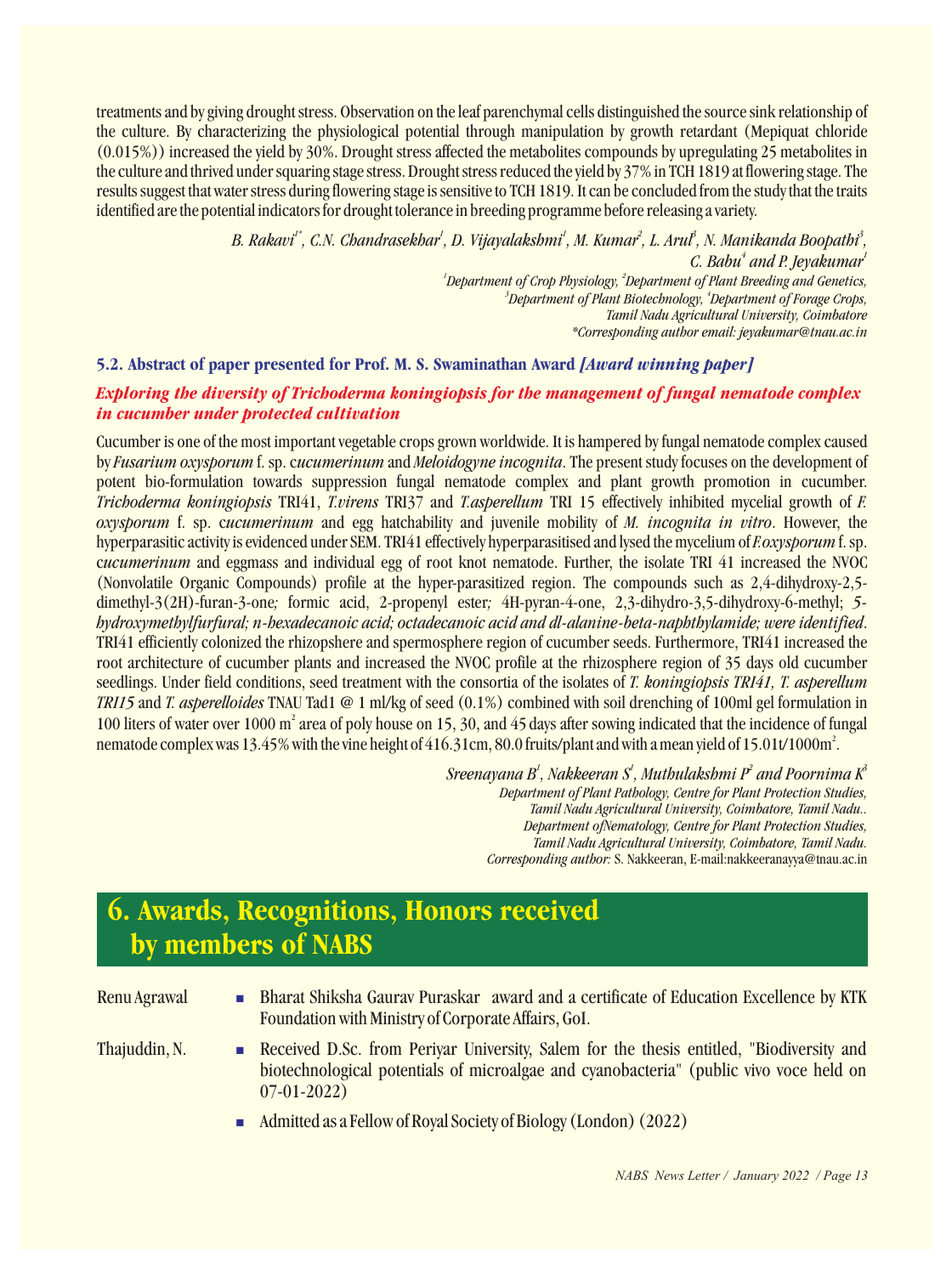n Conferred with Senior Scientist Award from Microbiologists Society of India

Panneerselvam, A. Received D.Sc. from Periyar University, Salem for the thesis entitled, "Diversity and bioprospecting of microflora in marine and terrestrial environment" (public vivo voce held on 07-01-2022)

# **7. Publications**

# **a. Books**

https://link.springer.com - G Benckiser (Ed.), 2021. Soil and Recycling Management in the Anthropocene Era. (Discusses the physicochemistry and biology of soils).

Renu Agrawal. 2021. Traditional Foods and Nutritional security. New India Publishing Agency, p. 230.

# **8. An appeal to contribute for Corpus Fund**

Corpus Fund for Prof. S. Kannaiyan Memorial Award is being mobilized. NABS thankfully acknowledge the contributions made by members to Prof. S. Kannaiyan Memorial Corpus Fund [vide list below- continuation]

| S.No.         | Name of contributor | Amount $(Rs.)$ | S.No. | Name of contributor | <b>Amount (Rs.)</b> |
|---------------|---------------------|----------------|-------|---------------------|---------------------|
| $\rightarrow$ |                     |                |       |                     |                     |

We earnestly appeal to all the rest of the Life members, NABS Fellows / Associate Fellows, Corporate Life Members, Corporate Fellows, Awardees of NABS and well- wishers to contribute to this noble cause. The Fund shall be transferred on line to the Savings Account of National Academy of Biological Sciences

[Vide details for online transfer in item 11.1. of NL]

# **9. An appeal to contribute for Printing of NABS-Book**

The members of NABS were requested to contribute to defray the expenses incurred on printing the book. Many members have responded. The contribution by members is listed. The contribution shall be transferred on line to the Savings Account of National Academy of Biological Sciences.

[vide list below-] [Vide details for online transfer in item 11.1. of NL] .

| S.No. | Name of contributor | Amount (Rs.) | S.No. | Name of contributor | Amount (Rs.) |
|-------|---------------------|--------------|-------|---------------------|--------------|
|       |                     |              |       |                     |              |

*Seven Deadly Sins: Wealth without work; Pleasure without conscience; Science without humanity; Knowledge without character; Politics without principle; Commerce without morality; Worship without sacrifice*